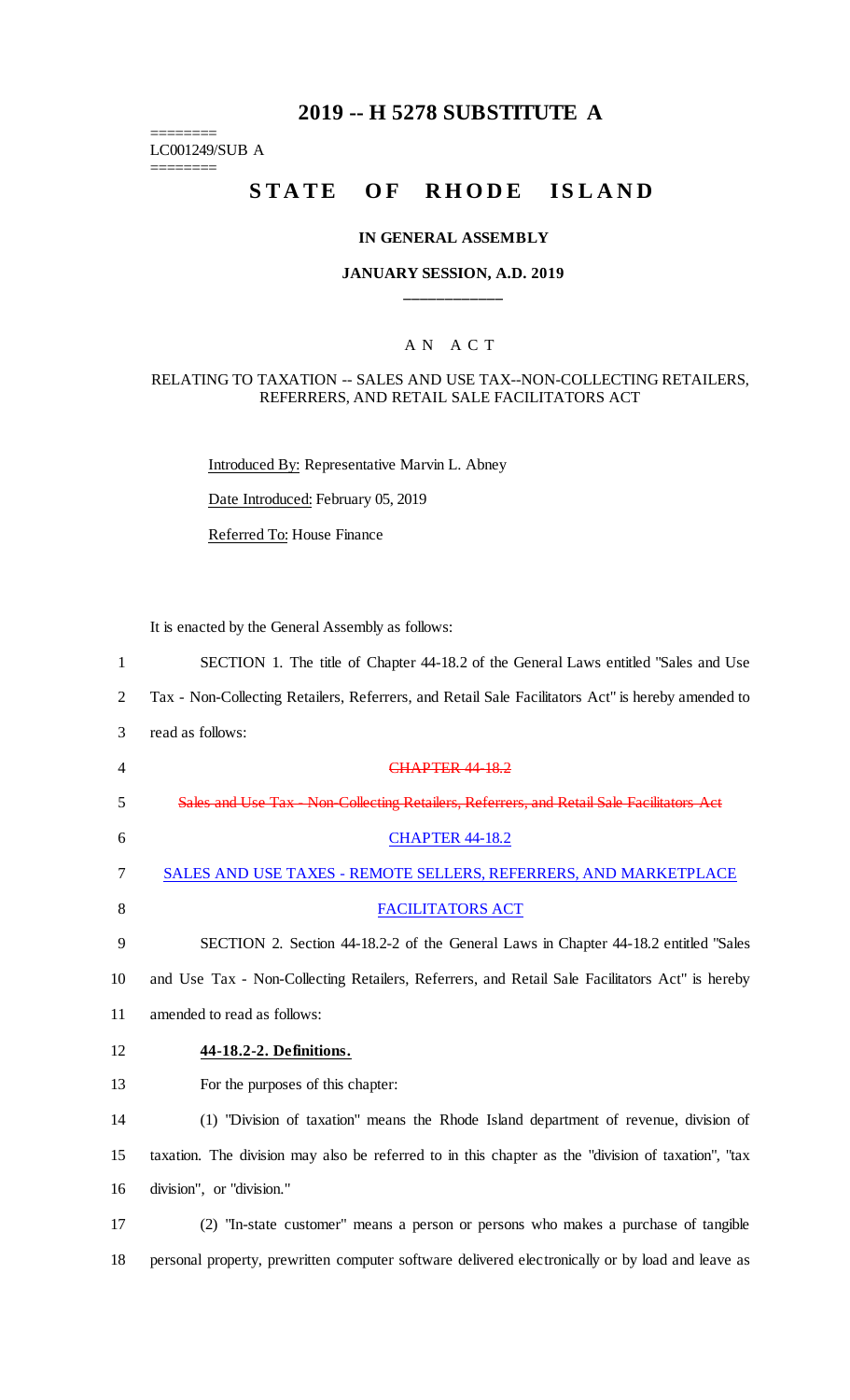defined in § 44-18-7.1(g)(v), vendor-hosted prewritten computer software, and/or taxable services as defined under § 44-18-1 et seq. for use, storage, and/or other consumption in this state.

 (3) "In-state software" means software used by in-state customers on their computers, smartphones, and other electronic and/or communication devices, including information or software such as cached files, cached software, or "cookies", or other data tracking tools, that are stored on property in this state or distributed within this state, for the purpose of purchasing tangible personal property, prewritten computer software delivered electronically or by load and leave, vendor-hosted prewritten computer software, and/or taxable services.

 (4) "Marketplace" means a physical or electronic place including, but not limited to, a store, booth, Internet website, catalog, television or radio broadcast, or a dedicated sales software application where tangible personal property, prewritten computer software delivered electronically or by load and leave, vendor-hosted prewritten computer software, and/or taxable services is/are sold or offered for sale for delivery in this state regardless of whether the tangible personal property, prewritten computer software delivered electronically or by load and leave, or vendor-hosted prewritten computer software have a physical presence in the state. (5) "Marketplace facilitator" means any person or persons that contracts or otherwise

agrees with a marketplace seller to facilitate for consideration, regardless of whether deducted as

fees from the transaction, the sale of the marketplace seller's products through a physical or

- 19 electronic marketplace operated by the person or persons, and engages:
- (a) Directly or indirectly, through one or more affiliated persons in any of the following:
- (i) Transmitting or otherwise communicating the offer or acceptance between the buyer
- 22 and seller;
- (ii) Owning or operating the infrastructure, electronic or physical, or technology that
- 24 brings buyers and sellers together;
- 25 (iii) Providing a virtual currency that buyers are allowed or required to use to purchase

products from the seller; or

- (iv) Software development or research and development activities related to any of the
- activities described in (b) of this subsection (5), if such activities are directly related to a physical
- 29 or electronic marketplace operated by the person or an affiliated person; and
- (b) In any of the following activities with respect to the seller's products:
- 31 (i) Payment processing services;
- 32 (ii) Fulfillment or storage services;
- 33 (iii) Listing products for sale;
- (iv) Setting prices;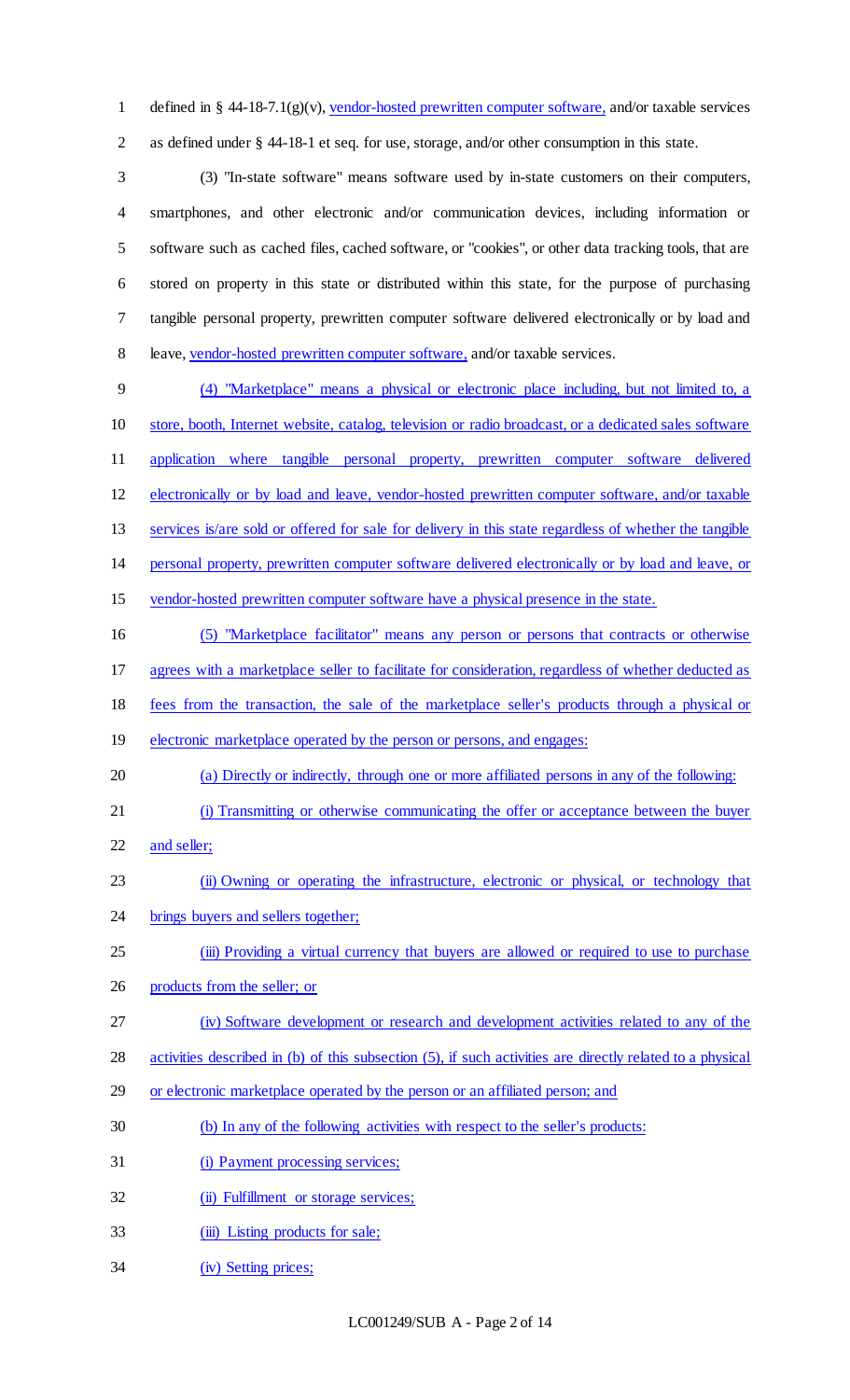(v) Branding sales as those of the marketplace facilitator;

(vi) Order taking;

(vii) Advertising or promotion; or

- (viii) Providing customer service or accepting or assisting with returns or exchanges.
- (6) "Marketplace seller" means a person, not a related party to a marketplace facilitator,

who has an agreement with a marketplace facilitator and makes retail sales of tangible personal

property, prewritten computer software delivered electronically or by load and leave, vendor-

hosted prewritten computer software, and/or taxable services through a marketplace owned,

operated, or controlled by a marketplace facilitator, whether or not such person is required to

register to collect and remit sales tax.

 (47) "Non-collecting retailer" means any person or persons who meets at least one of the following criteria:

 (A) Uses in-state software to make sales at retail of tangible personal property, prewritten computer software delivered electronically or by load and leave, and/or taxable services; or

 (B) Sells, leases, or delivers in this state, or participates in any activity in this state in connection with the selling, leasing, or delivering in this state, of tangible personal property, prewritten computer software delivered electronically or by load and leave, and/or taxable services for use, storage, distribution, or consumption within this state. This includes, but shall not be limited to, any of the following acts or methods of transacting business:

 (i) Engaging in, either directly or indirectly through a referrer, retail sale facilitator, or other third party, direct response marketing targeted at in-state customers. For purposes of this subsection, direct response marketing includes, but is not limited to, sending, transmitting, or broadcasting via flyers, newsletters, telephone calls, targeted electronic mail, text messages, social media messages, targeted mailings; collecting, analyzing and utilizing individual data on in-state customers; using information or software, including cached files, cached software, or "cookies", or other data tracking tools, that are stored on property in or distributed within this state; or taking any other action(s) that use persons, tangible property, intangible property, digital files or information, or software in this state in an effort to enhance the probability that the person's contacts with a potential in-state customer will result in a sale to that in-state customer;

 (ii) Entering into one or more agreements under which a person or persons who has physical presence in this state refers, either directly or indirectly, potential in-state customers of tangible personal property, prewritten computer software delivered electronically or by load and leave, and/or taxable services to the non-collecting retailer for a fee, commission, or other consideration whether by an internet-based link or an internet website, or otherwise. An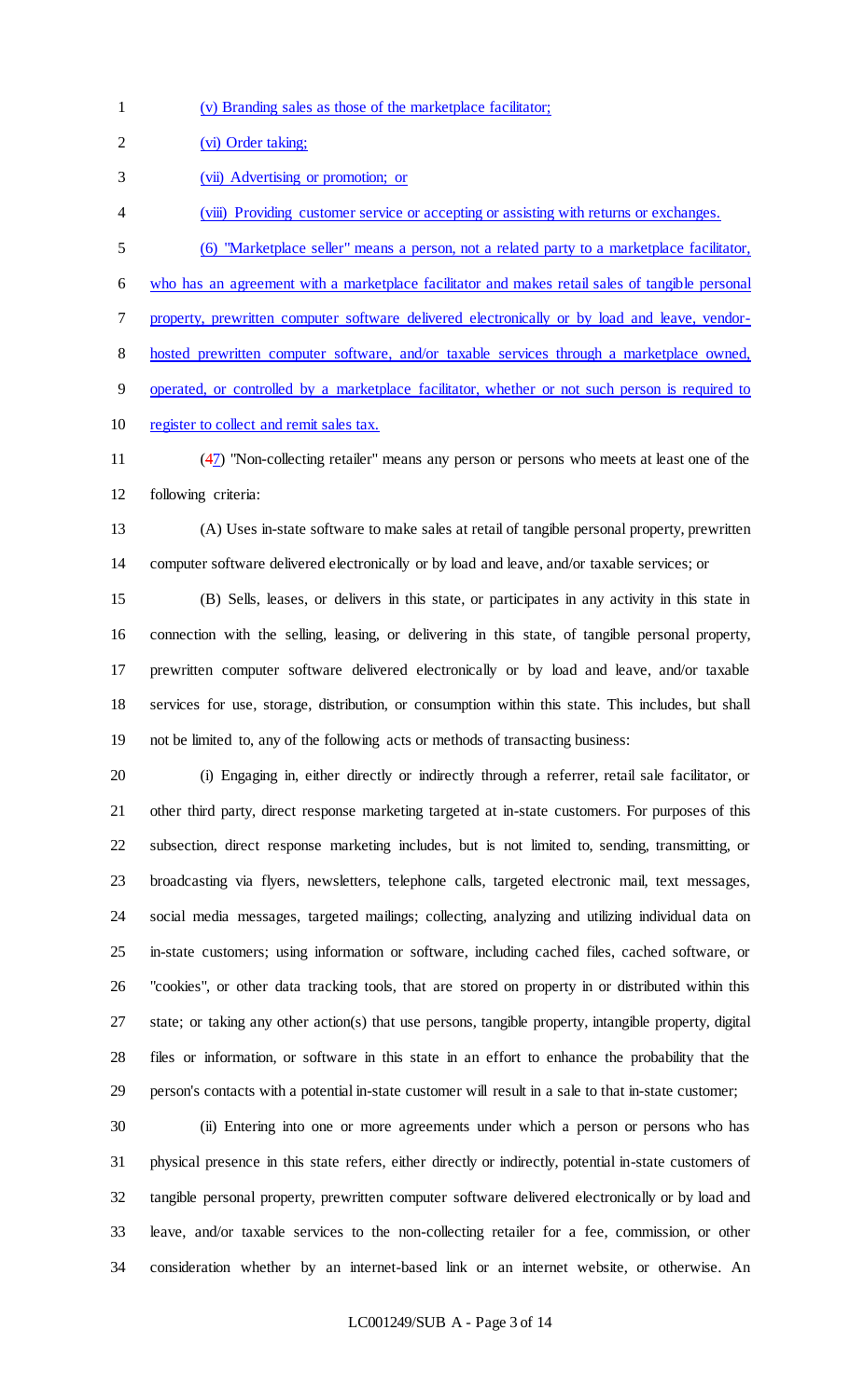agreement under which a non-collecting retailer purchases advertisements from a person or persons in this state to be delivered in this state on television, radio, in print, on the internet or by any other medium in this state, shall not be considered an agreement under this subsection (ii), unless the advertisement revenue or a portion thereof paid to the person or persons in this state consists of a fee, commission, or other consideration that is based in whole or in part upon sales of tangible personal property, prewritten computer software delivered electronically or by load and leave, and/or taxable services; or

8 (iii) Using a retail sale facilitator to sell, lease, or deliver in this state, or participate in any activity in this state in connection with the selling, leasing, or delivering in this state, of tangible personal property, prewritten computer software delivered electronically or by load and leave, and/or taxable services for use, storage, or consumption in this state.

 (C) Uses a sales process that includes listing, branding, or selling tangible personal property, prewritten computer software delivered electronically or by load and leave, and/or taxable services for sale, soliciting, processing orders, fulfilling orders, providing customer service and/or accepting or assisting with returns or exchanges occurring in this state, regardless of whether that part of the process has been subcontracted to an affiliate or third party. The sales process for which the in-state customer is charged not more than the basic charge for shipping and handling as used in this subsection shall not include shipping via a common carrier or the United States mail;

 (D) Offers its tangible personal property, prewritten computer software delivered electronically or by load and leave, and/or taxable services for sale through one or more retail sale facilitators that has physical presence in this state;

 (E) Is related to a person that has physical presence in this state, and such related person with a physical presence in this state:

 (i) Sells tangible personal property, prewritten computer software delivered electronically or by load and leave, and/or taxable services that are the same or substantially similar to that sold by a non-collecting retailer under a business name that is the same or substantially similar to that of the non-collecting retailer;

 (ii) Maintains an office, distribution facility, salesroom, warehouse, storage place, or other similar place of business in this state to facilitate the delivery of tangible personal property, prewritten computer software delivered electronically or by load and leave, and/or taxable services sold by the non-collecting retailer;

 (iii) Uses, with consent or knowledge of the non-collecting retailer, trademarks, service marks, or trade names in this state that are the same or substantially similar to those used by the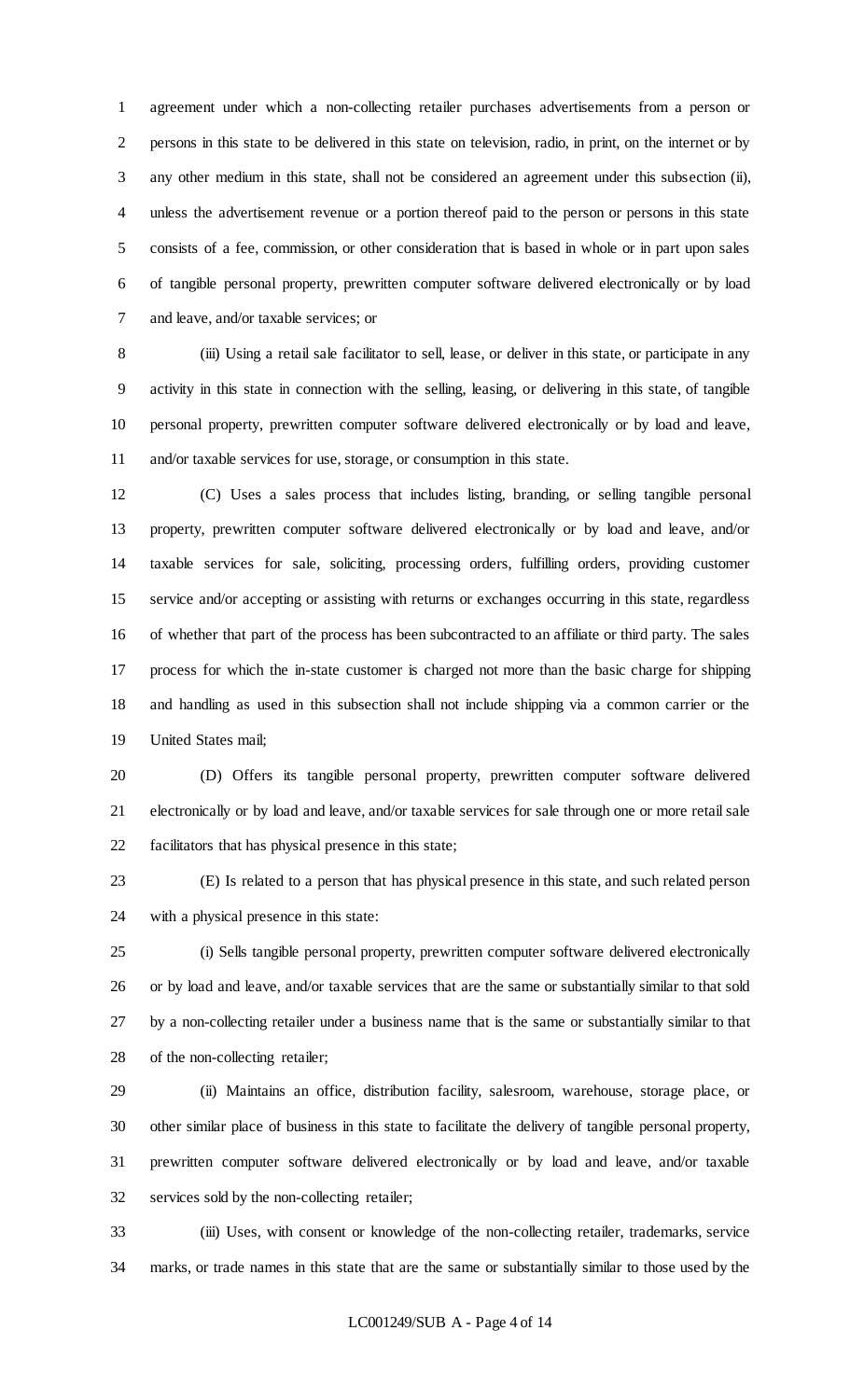non-collecting retailer;

 (iv) Delivers or has delivered (except for delivery by common carrier or United States mail for which the in-state customer is charged not more than the basic charge for shipping and handling), installs, or assembles tangible personal property in this state, or performs maintenance or repair services on tangible personal property in this state, which tangible personal property is sold to in-state customers by the non-collecting retailer;

 (v) Facilitates the delivery of tangible personal property purchased from a non-collecting retailer but delivered in this state by allowing an in-state customer to pick up the tangible personal property at an office distribution facility, salesroom, warehouse, storage place, or other similar place of business maintained in this state; or

 (vi) Shares management, business systems, business practices, computer resources, communication systems, payroll, personnel, or other such business resources and activities with the non-collecting retailer, and/or engages in intercompany transactions with the non-collecting retailer, either or both of which relate to the activities that establish or maintain the non-collecting retailer's market in this state.

16 (F) Any person or persons who meets at least one of the criteria in subsections  $\left(4\right)(7)(A)$ . 17  $(4)(7)(E)$  above shall be presumed to be a non-collecting retailer.

 (G) The term "non-collecting retailer" will no longer apply to any entity that meets the 19 definition of this subsection effective ninety (90) days after the enactment of this amended 20 chapter, at which time such entity shall be classified as a "remote seller" as referenced in R.I. 21 Gen. Laws § 44-18-15.2.

22  $(58)$  "Person" means person as defined in  $\S$  44-18-6.

23  $(69)$  "Referrer" means every person who:

 (A) Contracts or otherwise agrees with a retailer to list and/or advertise for sale in this state tangible personal property, prewritten computer software delivered electronically or by load 26 and leave, vendor-hosted prewritten computer software, and/or taxable services in any forum, including, but not limited to, a catalog or internet website;

- (B) Receives a fee, commission, and/or other consideration from a retailer for the listing and/or advertisement;
- (C) Transfers, via in-state software, internet link, or otherwise, an in-state customer to the
- retailer or the retailer's employee, affiliate, or website to complete a purchase; and
- (D) Does not collect payments from the in-state customer for the transaction.
- (E) A person or persons who engages in the activity set forth in all of the activities set
- 34 forth in subsections  $(69)(A) (69)(D)$  above shall be presumed to be a referrer.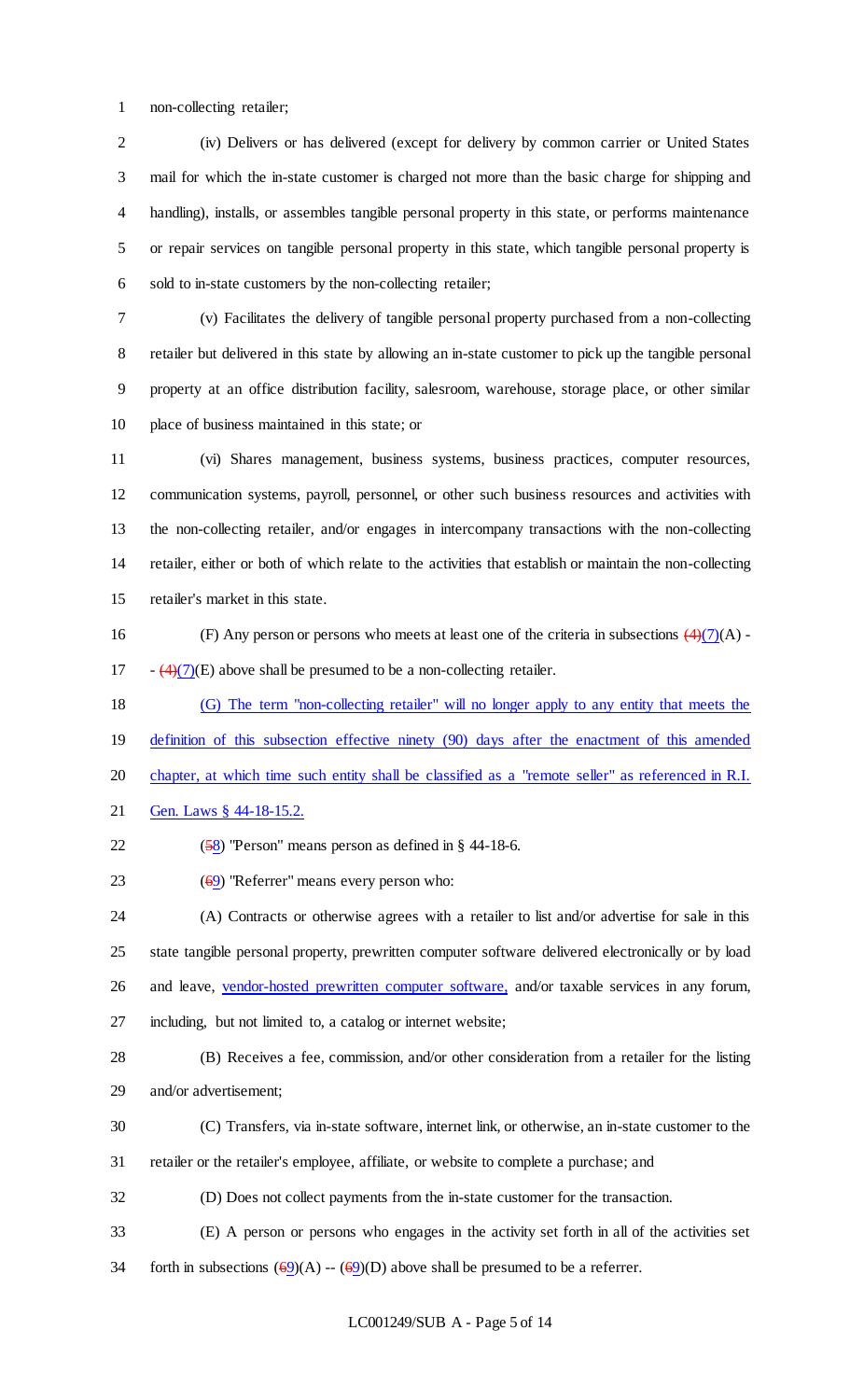(710) "Related" means:

 (A) Having a relationship with the non-collecting retailer within the meaning of the internal revenue code of 1986 as amended; or

 (B) Having one or more ownership relationships and a purpose of having the ownership relationship is to avoid the application of this chapter.

 (811) A "retail sale" or "sale at retail" means any retail sale or sale at retail as defined in § 44-18-8.

 (912) "Retail sale facilitator" means any person or persons that facilitates a sale by a retailer by engaging in the following types of activities:

 (A) Using in-state software to make sales at retail of tangible personal property, prewritten computer software delivered electronically or by load and leave, and/or taxable services; or

 (B) Contracting or otherwise agreeing with a retailer to list and/or advertise for sale tangible personal property, prewritten computer software delivered electronically or by load and leave, and/or taxable services in any forum, including, but not limited to, a catalog or internet website; and

 (C) Either directly or indirectly through agreements or arrangements with third parties, collecting payments from the in-state customer and transmitting those payments to a retailer. A person or persons may be a retail sale facilitator regardless of whether they deduct any fees from the transaction. The division may define in regulation circumstances under which a retail sale facilitator shall be deemed to facilitate a retail sale.

22 (D) A person or persons who engages in the type of activity set forth in subsection  $(912)$ 23 (A) above or both of the types of activities set forth in subsections  $(912)$  (B) and  $(912)$  (C) above shall be presumed to be a retail sale facilitator.

(E) The term "retail sale facilitator" will no longer apply to any entity that meets the

26 definition of this subsection effective ninety (90) days after the enactment of this amended

chapter, at which time such entity shall be classified as a "marketplace facilitator" as referenced

- above in R.I. Gen. Laws § 44-18.2-2(5).
- 29 (13 $\theta$ ) A "retailer" means retailer as defined in § 44-18-15.
- (141) "State" means the State of Rhode Island and Providence Plantations.
- (152) "Streamlined agreement" means the Streamlined Sales and Use Tax Agreement as
- referenced in § 44-18.1-1 et seq.
- (16) "Vendor-hosted prewritten computer software" refers to the same term as defined in
- R.I. Gen. Laws § 44-18-7.1(g)(vii) effective October 1, 2018.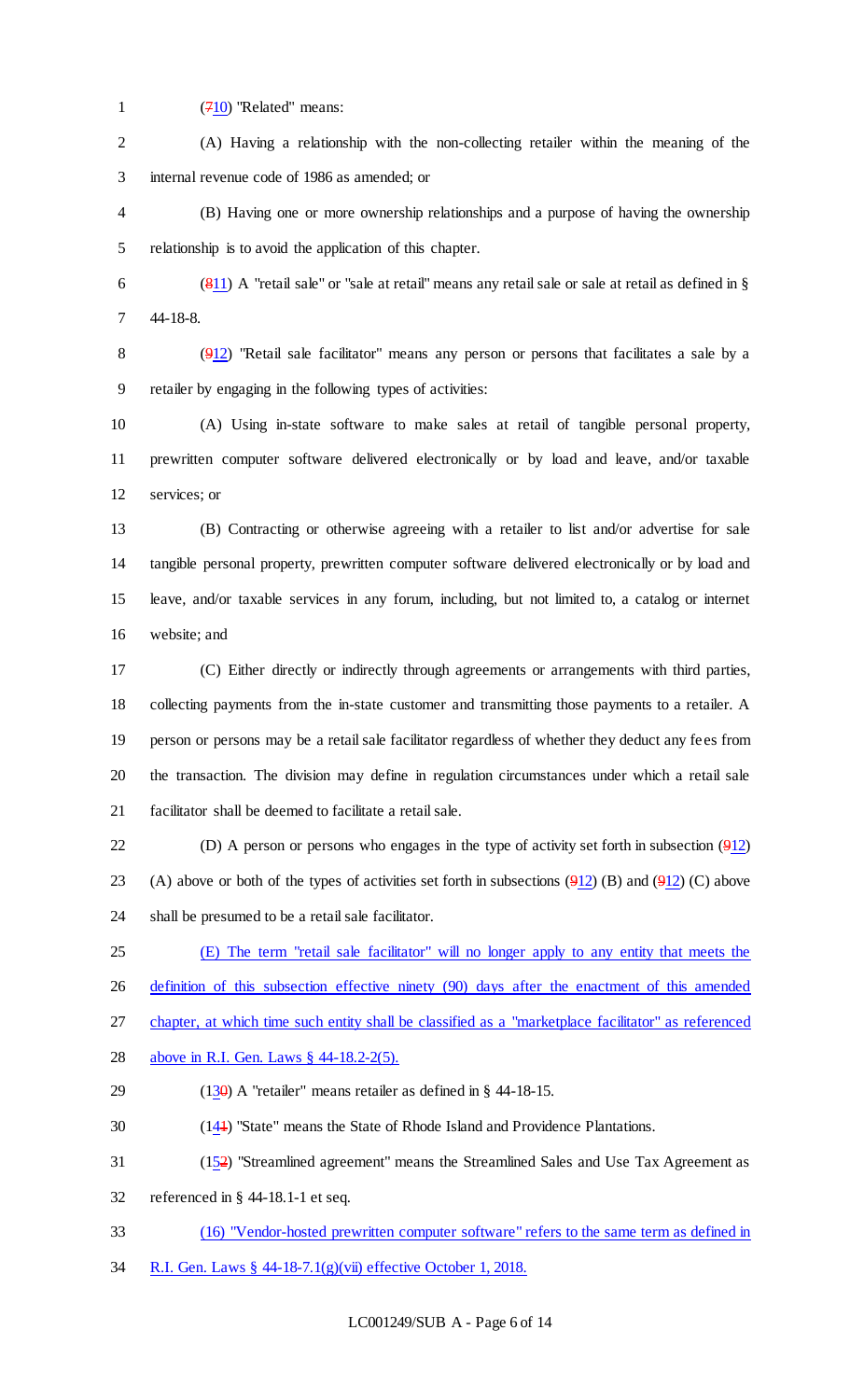1 SECTION 3. Section 44-18.2-3 of the General Laws in Chapter 44-18.2 entitled "Sales 2 and Use Tax - Non-Collecting Retailers, Referrers, and Retail Sale Facilitators Act" is hereby 3 amended to read as follows:

4 **44-18.2-3. Requirements for non-collecting retailers, referrers, and retail sale** 

5 **facilitators.**

6 (A) Except as otherwise provided below in § 44-18.2-4, beginning on the later of July 15, 7 2017, or two (2) weeks after the enactment of this chapter, and for each tax year thereafter prior 8 to ninety (90) days after the effective date of the amendment of this chapter, any non-collecting 9 retailer, referrer, or retail sale facilitator, as defined in this chapter, that in the immediately 10 preceding calendar year either:

11 (i) Has gross revenue from the sale of tangible personal property, prewritten computer 12 software delivered electronically or by load and leave, and/or has taxable services delivered into 13 this state equal to or exceeding one hundred thousand dollars (\$100,000); or

 (ii) Has sold tangible personal property, prewritten computer software delivered electronically or by load and leave, and/or taxable services for delivery into this state in two hundred (200) or more separate transactions shall comply with the requirements in subsections 17 ( $E$ F), ( $F$ G), and ( $F$ H) as applicable.

18 (B) A non-collecting retailer, as defined in this chapter, shall comply with subsection 19 (E)(F) below if it meets the criteria of either subsection (A)(i) or (A)(ii) above.

20 (C) A referrer, as defined in this chapter, shall comply with subsection  $(FG)$  below if it 21 meets the criteria of either subsection  $(A)(i)$  or  $(A)(ii)$  above.

22 (D) A retail sale facilitator, as defined in this chapter, shall comply with subsection  $(\overline{GH})$ 23 below if it meets the criteria of either subsection  $(A)(i)$  or  $(A)(ii)$  above.

24 (E) Any noncollecting retailer, retail sale facilitator and/or referrer that is collecting and 25 remitting sales tax into this state prior to the enactment of this amended chapter, date to be 26 inserted after enactment, shall be deemed a remote seller and/or marketplace facilitator and/or

27 referrer and shall continue to collect and remit sales tax.

28 Beginning on ninety (90) days after the enactment of this amended chapter, date to be 29 inserted after enactment, any remote seller, marketplace seller, marketplace facilitator, and/or 30 referrer, as defined in this chapter, who is not collecting and remitting sales tax shall comply with 31 the requirements in subsection (I) if that remote seller, marketplace seller, marketplace facilitator,

32 and/or referrer, as defined in this chapter: (i) has not been collecting or remitting sales tax in this

33 state and, in the immediately preceding calendar year either:

34 (i) Has gross revenue from the sale of tangible personal property, prewritten computer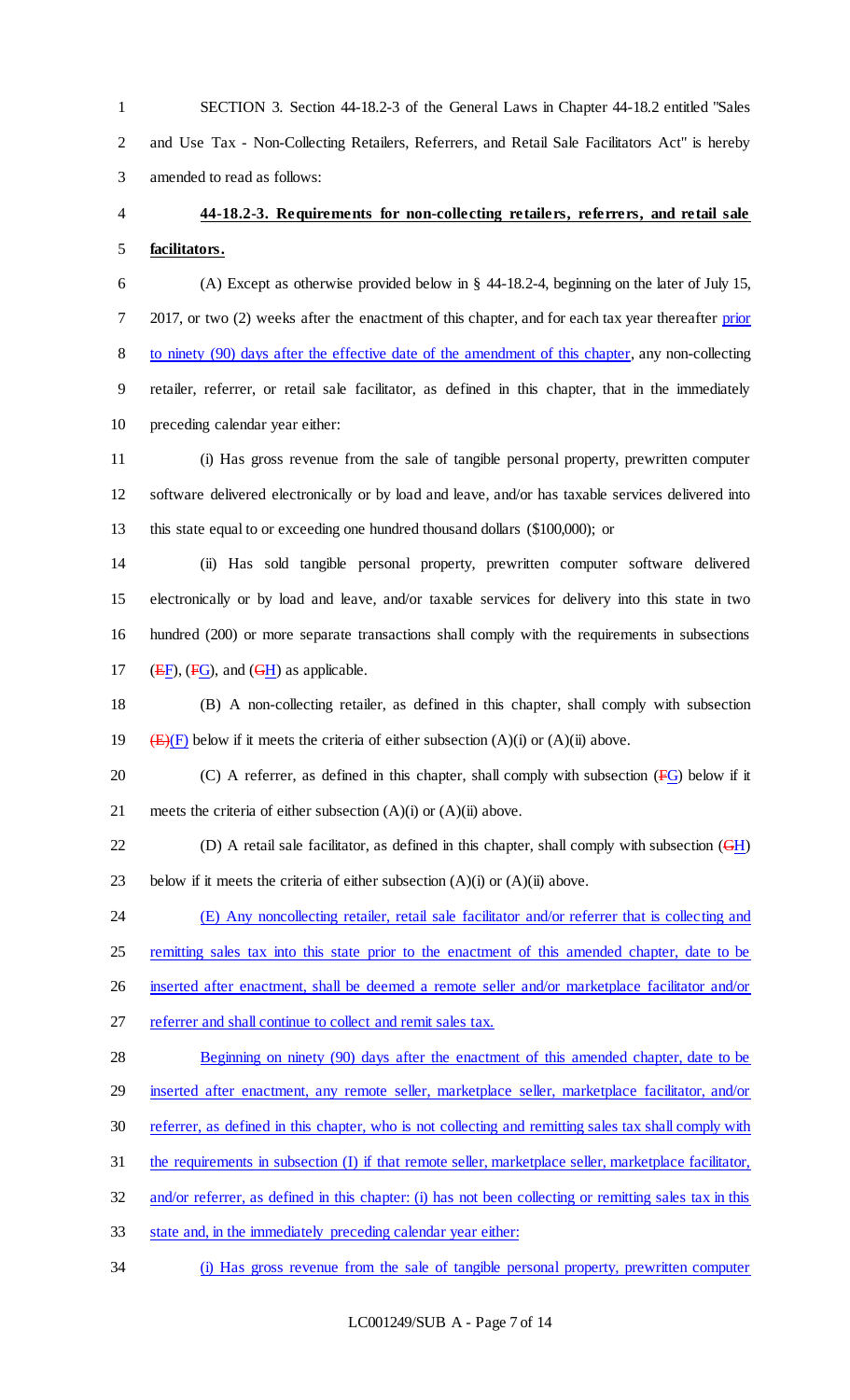software delivered electronically or by load and leave, vendor-hosted prewritten computer

software, and/or has taxable services delivered into this state equal to or exceeding one hundred

thousand dollars (\$100,000); or

 (ii) Has sold tangible personal property, prewritten computer software delivered electronically or by load and leave, vendor-hosted prewritten computer software, and/or taxable services for delivery into this state in two hundred (200) or more separate transactions.

(EF) Non-collecting retailer. A non-collecting retailer shall either register in this state for

 a permit to make sales at retail and collect and remit sales and use tax on all taxable sales into the state or:

 (1) Post a conspicuous notice on its website that informs in-state customers that sales or use tax is due on certain purchases made from the non-collecting retailer and that this state requires the in-state customer to file a sales or use tax return;

 (2) At the time of purchase, notify in-state customers that sales or use tax is due on taxable purchases made from the non-collecting retailer and that the state of Rhode Island requires the in-state customer to file a sales or use tax return;

 (3) Within forty-eight (48) hours of the time of purchase, notify in-state customers in writing that sales or use tax is due on taxable purchases made from the non-collecting retailer and that this state requires the in-state customer to file a sales or use tax return reflecting said purchase;

 (4) On or before January 31 of each year, including January 31, 2018, for purchases made in calendar year 2017, send a written notice to all in-state customers who have cumulative annual taxable purchases from the non-collecting retailer totaling one hundred dollars (\$100) or more for the prior calendar year. The notification shall show the name of the non-collecting retailer, the total amount paid by the in-state customer to the non-collecting retailer in the previous calendar year, and, if available, the dates of purchases, the dollar amount of each purchase, and the category or type of the purchase, including, whether the purchase is exempt or not exempt from taxation in Rhode Island. The notification shall include such other information as the division may require by rule and regulation. The notification shall state that the state of Rhode Island requires a sales or use tax return to be filed and sales or use tax to be paid on certain categories or types of purchases made by the in-state customer from the non-collecting retailer. The notification shall be sent separately to all in-state customers by first-class mail and shall not be included with any other shipments or mailings. The notification shall include the words "Important Tax Document Enclosed" on the exterior of the mailing; and

(5) Beginning on February 15, 2018, and not later than each February 15 thereafter, a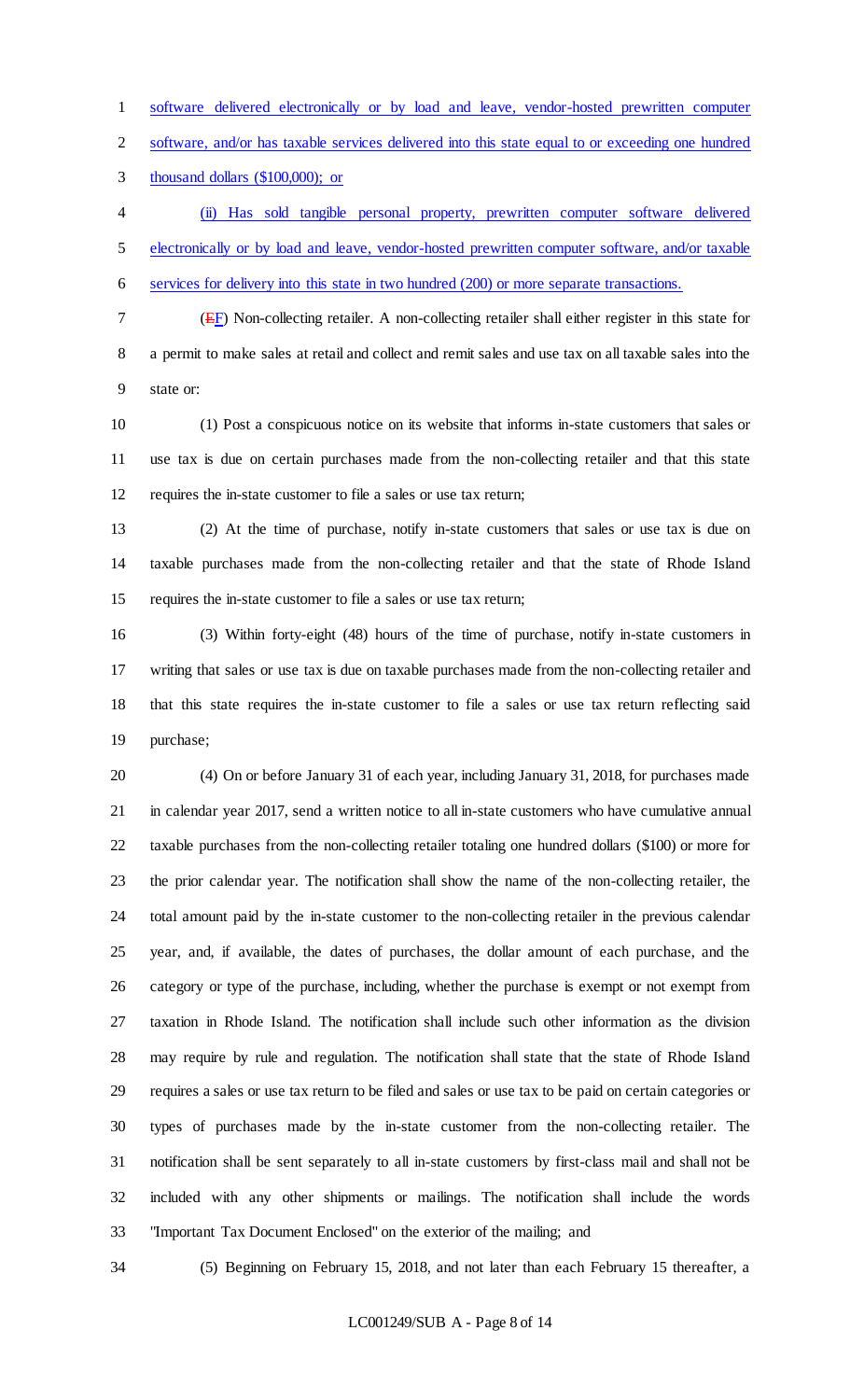non-collecting retailer that has not registered in this state for a permit to make sales at retail and collect and remit sales and use tax on all taxable sales into the state for any portion of the prior calendar year, shall file with the division on such form and/or in such format as the division prescribes an attestation that the non-collecting retailer has complied with the requirements of 5 subsections  $(EF)(1)$  --  $(EF)(4)$  herein.

 (FG) Referrer. At such time during any calendar year, or any portion thereof, that a referrer receives more than ten thousand dollars (\$10,000) from fees, commissions, and/or other compensation paid to it by retailers with whom it has a contract or agreement to list and/or advertise for sale tangible personal property, prewritten computer software delivered electronically or by load and leave, and/or taxable services, said referrer shall within thirty (30) days provide written notice to all such retailers that the retailers' sales may be subject to this state's sales and use tax.

13 (GH) Retail sale facilitator. Beginning January 15, 2018, and each year thereafter, a retail sale facilitator shall provide the division of taxation with:

 (i) A list of names and addresses of the retailers for whom during the prior calendar year the retail sale facilitator collected Rhode Island sales and use tax; and

 (ii) A list of names and addresses of the retailers who during the prior calendar year used the retail sale facilitator to serve in-state customers but for whom the retail sale facilitator did not collect Rhode Island sales and use tax.

(I) *Remote sellers, referrers, and marketplace facilitators.* A remote seller, referrer, and

marketplace facilitator shall register in this state for a permit to make sales at retail and collect

and remit sales and use tax on all taxable sales into the state.

 (i) A marketplace facilitator shall collect sales and use tax on all sales made through the 24 marketplace to purchasers in this state whether or not the marketplace seller (1) has or is required to have a permit to make sales at retail or (2) would have been required to collect and remit sales 26 and use tax had the sale not been made through the marketplace provider.

(ii) A marketplace facilitator shall certify to its marketplace sellers that it will collect and

remit sales and use tax on sales of taxable items made through the marketplace. A marketplace

29 seller that accepts a marketplace provider's collection certificate in good faith may exclude sales

made through the marketplace from the marketplace seller's returns under Chapters 18 and 19 of

Title 44 of the Rhode Island General Laws.

32 (iii) A marketplace facilitator with respect to a sale of tangible personal property,

prewritten computer software delivered electronically by load and leave, vendor-hosted

prewritten software, and/or taxable services it facilitates: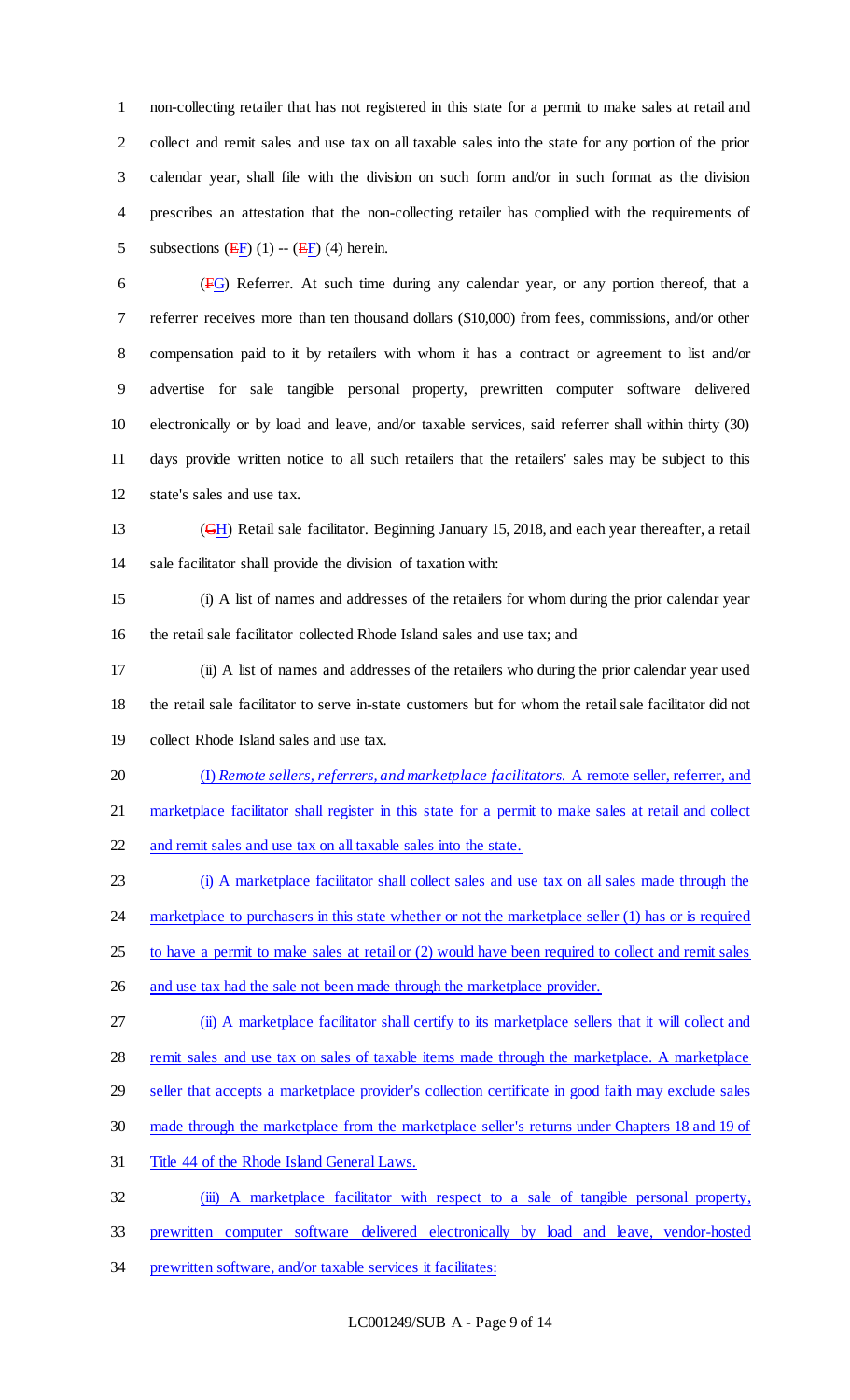(A) shall have all the obligations and rights of a retailer under Chapters 18 and 19 of Title 44 of the Rhode Island General Laws and under any regulations adopted pursuant thereto, including, but not limited to, the duty to obtain a certificate of authority, to collect tax, file 4 returns, remit tax, and the right to accept a certificate or other documentation from a customer substantiating an exemption or exclusion from tax, the right to receive a refund or credit allowed by law; and (B) shall keep such records and information and cooperate with the tax administrator to ensure the proper collection and remittance of tax imposed, collected, or required to be collected under Chapters 18 and 19 of Title 44 of the Rhode Island General Laws.

 (iv) A marketplace facilitator shall be subject to audit by the tax administrator with respect to all retail sales for which it is required to collect and pay the tax imposed under Chapters 11 18 and 19 of Title 44 of the Rhode Island General Laws. Where the tax administrator audits the marketplace facilitator, the tax administrator is prohibited from auditing the marketplace seller for the same retail sales unless the marketplace facilitator seeks relief under this subsection (iv).

 (v) If the marketplace facilitator demonstrates to the tax administrator's satisfaction that the marketplace facilitator has made a reasonable effort to obtain accurate information from the marketplace seller about a retail sale and that the failure to collect and pay the correct amount of tax imposed under Chapters 18 and 19 of Title 44 of the Rhode Island General Laws was due to incorrect information provided to the marketplace facilitator by the marketplace seller, then the 19 marketplace facilitator shall be relieved of liability of the tax for that retail sale. This subsection (v) does not apply with regard to a retail sale for which the marketplace facilitator is the seller or 21 if the marketplace facilitator and seller are affiliates. Where the marketplace facilitator is relieved under this subsection (v), the seller is liable for the tax imposed under Chapters 18 and 19 of Title 23 44 of the Rhode Island General Laws. (vi) A class action may not be brought against a marketplace facilitator on behalf of

25 purchasers arising from or in any way related to an overpayment of sales or use tax collected by 26 the marketplace facilitator, regardless of whether such action is characterized as a tax refund claim. Nothing in this subsection (vi) shall affect a purchaser's right to seek a refund as otherwise allowed by law.

29 (HJ) Any person or entity that engages in any activity or activities of a non-collecting retailer, referrer, and/or retail sale facilitator as defined herein shall be presumed to be a non- collecting retailer, referrer, and/or retail sale facilitator as applicable even if referred to by another name or designation. Said person or entity shall be subject to the terms and conditions set forth in this chapter.

SECTION 4. Section 44-18.2-4 of the General Laws in Chapter 44-18.2 entitled "Sales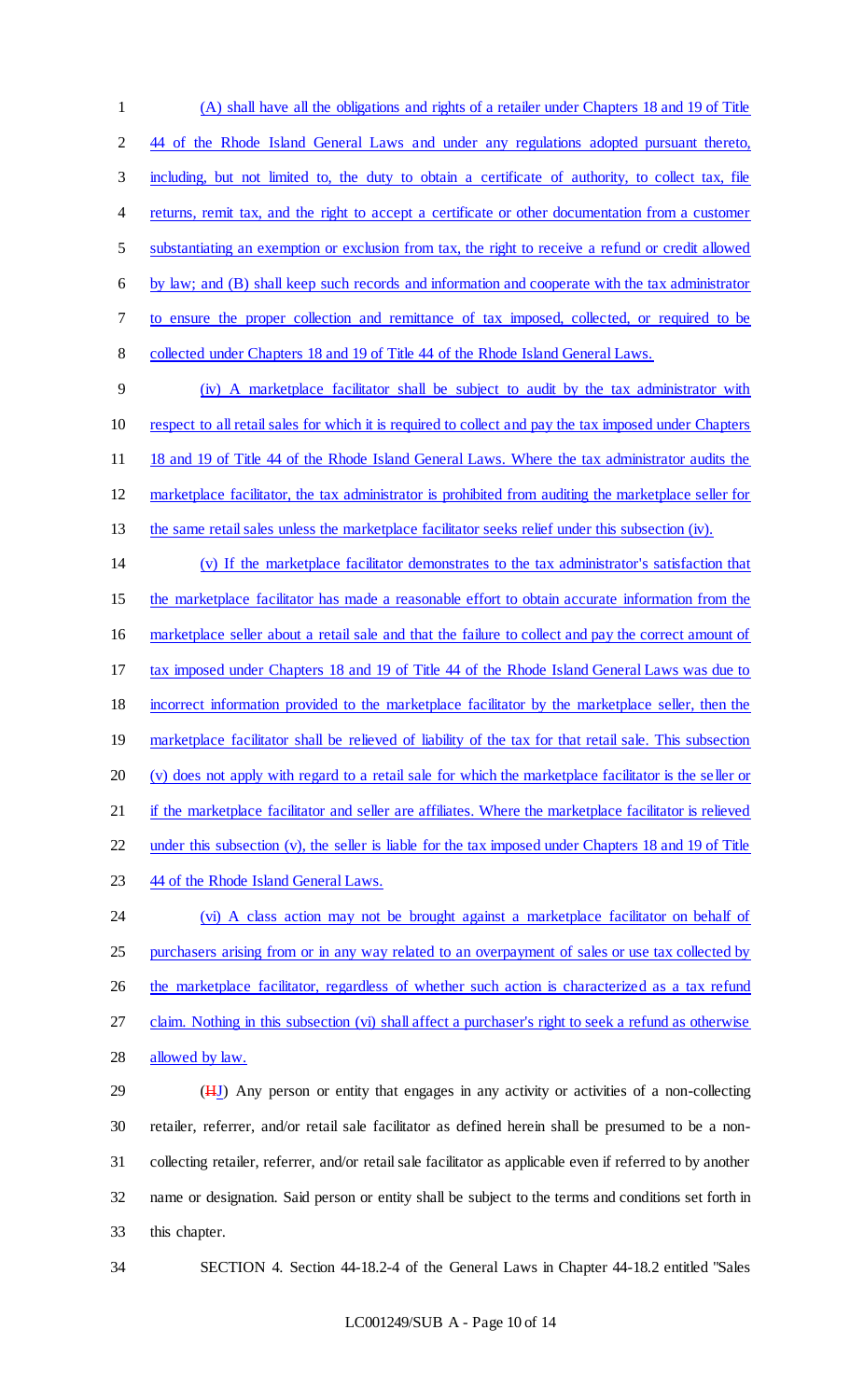and Use Tax - Non-Collecting Retailers, Referrers, and Retail Sale Facilitators Act" is hereby amended to read as follows:

#### **44-18.2-4. Exceptions for referrers and retail sale facilitators.**

 (A)(i) Notwithstanding the provisions of § 44-18.2-3, no retail sale facilitator shall be 5 required to comply with the provisions of  $\S$  44-18.2-3(GH), for any sale where the retail sale facilitator within ninety (90) days of the date of the sale has been provided either:

 (1) A copy of the retailer's Rhode Island sales tax permit to make sales at retail in this state or its resale certificate as applicable; or

 (2) Evidence of a fully completed Rhode Island or Streamlined agreement sales and use tax exemption certificate.

 (ii) Notwithstanding the provisions of § 44-18.2-3, no referrer shall be required to comply 12 with the provisions of  $\S$  44-18.2-3( $\overline{FG}$ ) for any referral where the referrer within ninety (90) days of the date of the sale has been provided either:

 (1) A copy of the retailer's Rhode Island sales tax permit to make sales at retail in this state or its resale certificate as applicable; or

 (2) Evidence of a fully completed Rhode Island or Streamlined agreement sales and use tax exemption certificate.

 (B) Nothing in this section shall be construed to interfere with the ability of a non- collecting retailer, referrer, or retail sale facilitator and a retailer to enter into agreements with each other; provided, however, the terms of said agreements shall not in any way be inconsistent with or contravene the requirements of this chapter.

 (C) The provisions of subsections (A) and (B) herein will not be applicable as of ninety (90) days after the effective date of the amendment of this chapter.

 SECTION 5. Section 44-18.2-5 of the General Laws in Chapter 44-18.2 entitled "Sales and Use Tax - Non-Collecting Retailers, Referrers, and Retail Sale Facilitators Act" is hereby amended to read as follows:

**44-18.2-5. Penalties.**

 Prior to ninety (90) days after the effective date of the enactment of the amendment of 29 this chapter or date to be inserted upon enactment, Aany non-collecting retailer, referrer, or retail sale facilitator that fails to comply with any of the requirements of this chapter shall be subject to 31 a penalty of ten dollars (\$10.00) for each such failure, but not more less than a total penalty of ten thousand dollars (\$10,000) per calendar year. As of ninety (90) days after the effective date of the enactment of this chapter or date to be inserted after enactment, any remote seller, referrer, or marketplace facilitator that fails to comply with any of the requirements of this chapter shall be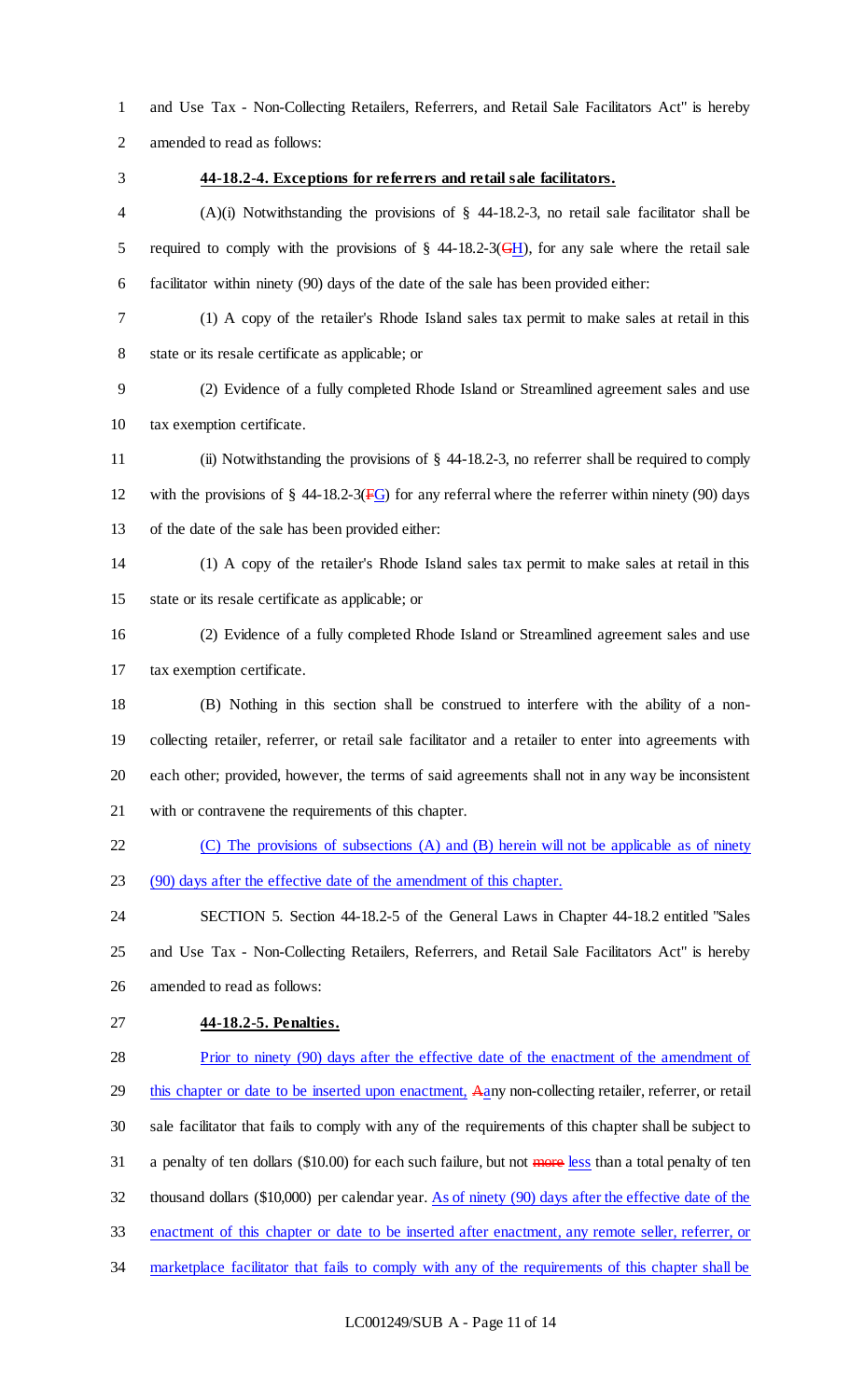subject to a penalty of ten dollars (\$10.00) for each such failure, but not less than a total penalty 2 of ten thousand dollars (\$10,000) per calendar year. Each instance of failing to comply with the requirements of this chapter shall constitute a separate violation for purposes of calculating the penalty under this section. This penalty shall be in addition to any other applicable penalties under title 44.

 SECTION 6. Section 44-18.2-6 of the General Laws in Chapter 44-18.2 entitled "Sales and Use Tax - Non-Collecting Retailers, Referrers, and Retail Sale Facilitators Act" is hereby amended to read as follows:

## **44-18.2-6. Other obligations.**

 (A) Nothing in this section affects the obligation of any in-state customer to remit use tax 11 as to any applicable transaction in which the seller, non-collecting retailer,  $\Theta$  retail sale facilitator, remote seller, marketplace seller, or marketplace facilitator has not collected and remitted the sales tax for said transaction.

 (B) Nothing in this chapter shall be construed as relieving any other person or entity otherwise required to collect and remit sales and use tax under applicable Rhode Island law from continuing to do so.

 (C) In the event that any section of this chapter is later determined to be unlawful, no person, persons, or entity shall have a cause of action against the person that collected and remitted the sales and use tax pursuant to this chapter.

 SECTION 7. Section 44-18-15.2 of the General Laws in Chapter 44-18 entitled "Sales and Use Taxes - Liability and Computation" is hereby amended to read as follows:

# **44-18-15.2. "Remote seller" and "remote sale" defined -- Collection of sales and use**

- **tax by remote seller.**
- (a) As used in this section:

25 (1) "Remote seller" means a person who makes remote sales in this state. any seller, other

26 than a marketplace facilitator or referrer, who does not have a physical presence in this state and

makes retail sales to purchasers.

28 (2) "Remote sale" means a sale into this state for which the seller would not legally be 29 required to pay, collect, or remit state or local sales and use taxes unless provided by federal law.

 (b) Upon passage of any federal law authorizing states to require remote sellers to collect and remit sales and use taxes, this state will require a remote seller making remote sales in the state to pay, collect, and remit sales and use taxes at the rate imposed under § 44-18-18, and in accordance with the provisions of this article, chapters 18.1 and 19 of this title, and applicable federal law.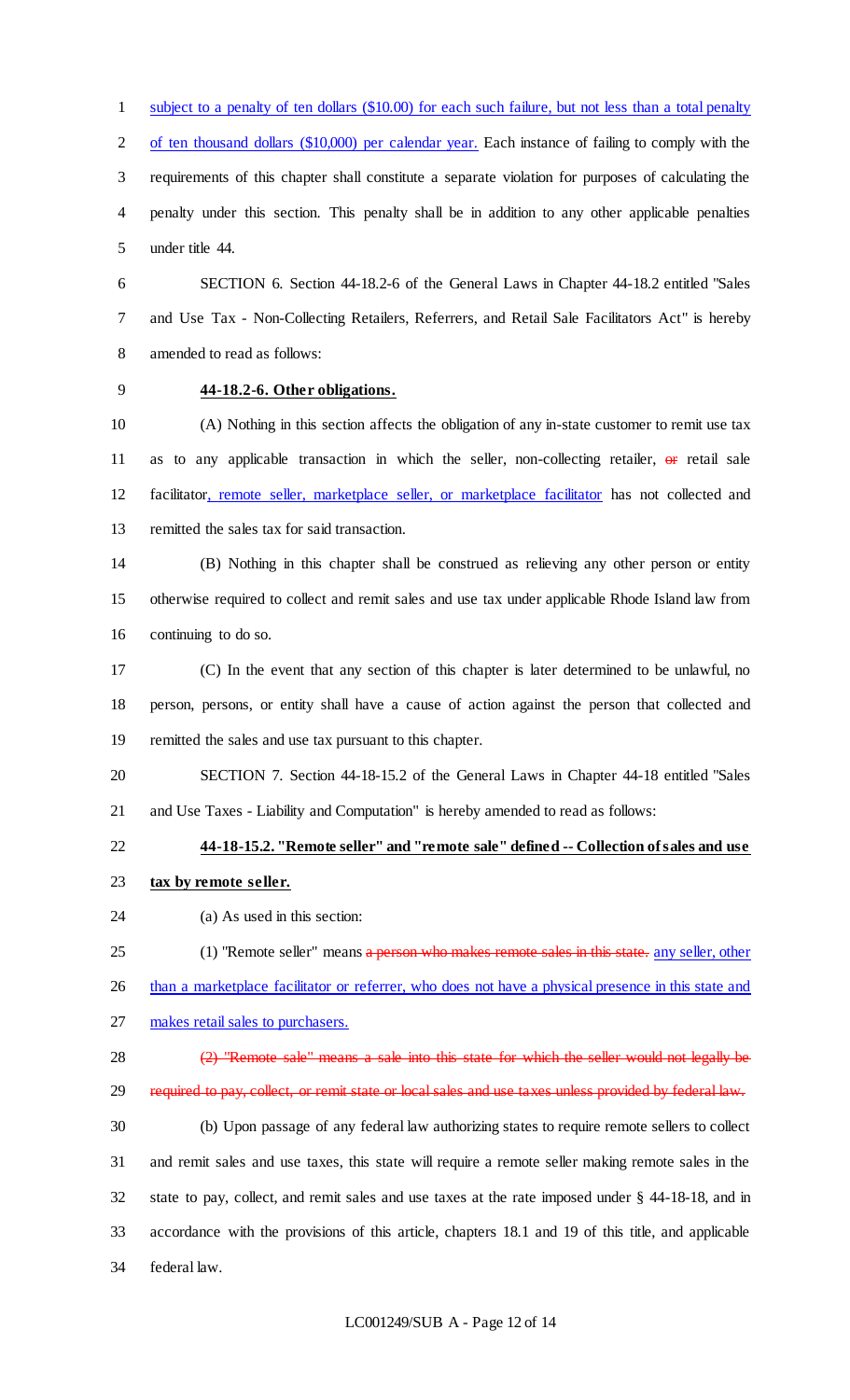LC001249/SUB A ========

========